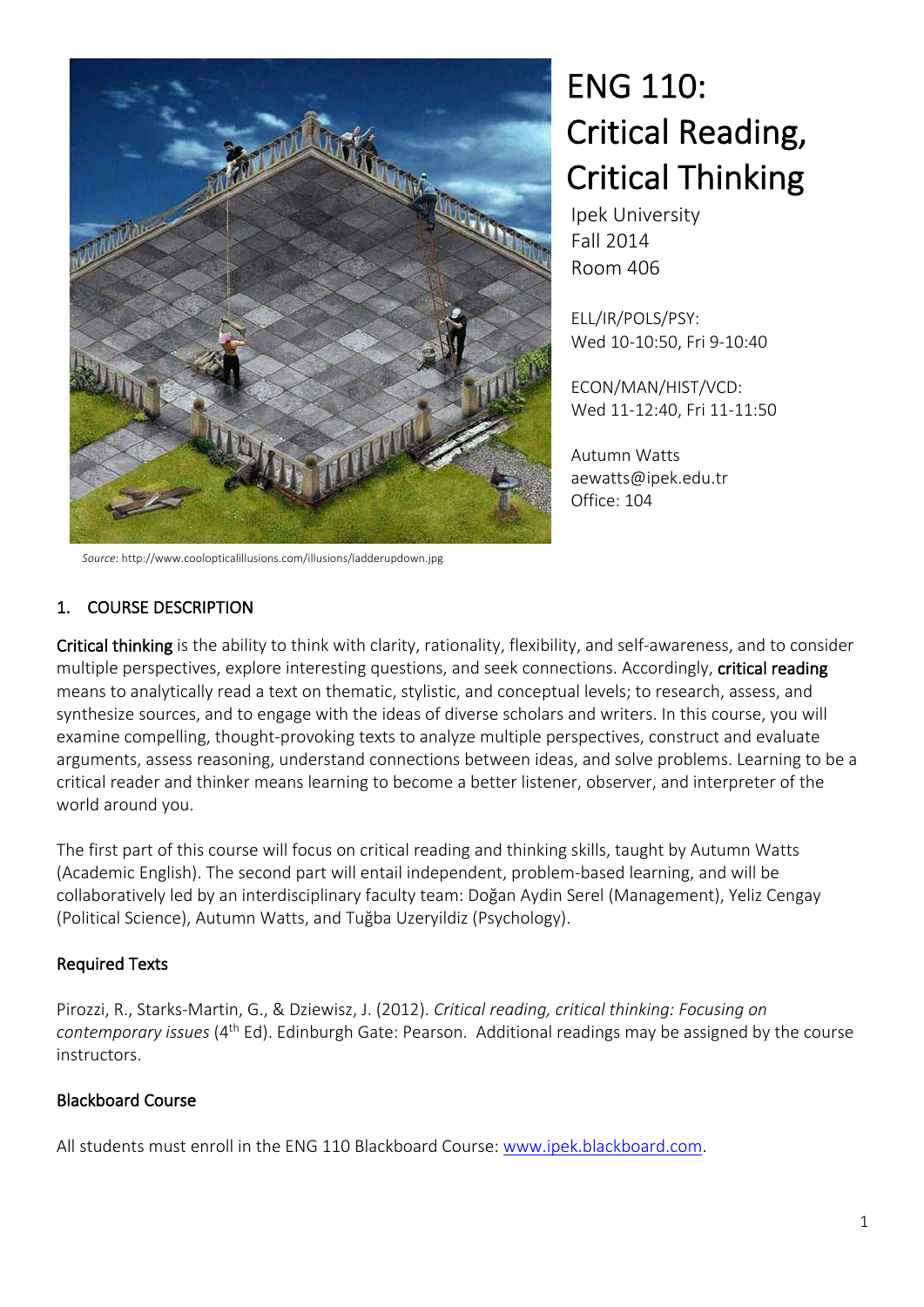## 1. COURSE ASSESSMENT

In addition to assigned readings, coursework will consist of reading, writing, speaking, project, and other tasks:

| <b>Tasks</b>                       | <b>Graded Component</b>                | Weighting |
|------------------------------------|----------------------------------------|-----------|
| <b>Reading &amp; Writing Tasks</b> | Reflection Journal<br>Forum Discussion | 20%       |
| <b>Speaking Tasks</b>              | Team Debate<br>Video Blog              | 20%       |
| <b>Engagement Tasks</b>            | Participation<br>Peer Assessment       | 10%       |
| <b>Project Tasks</b>               | PBL Tasks<br>Final Portfolio           | 50%       |
| Total                              |                                        | 100%      |

#### 2. COURSEWORK DESCRIPTIONS

*Reading and Writing Tasks (20%)*

Reflection Journal. You will keep an online journal to record daily reflections, observations, and questions about the world around you.

Blackboard Forum. Each week, you will post a critical response (at least 250 words) to an assigned prompt on our course Blackboard Forum (due before class) at www.ipek.blackboard.com. You will also be required to thoughtfully respond to the posts of your peers.

Please note: All written work must be typed. Please use Times New Roman, size 12, double spacing, and format your essay as per MLA/APA style guidelines. If there are any concerns that the work submitted is not your own, you will be asked to discuss/rewrite your assignment in the presence of the instructor.

*Speaking Tasks (20%)*

Team Debate. In teams, you will prepare and participate in a debate on a contemporary issue. You will be responsible for researching your own sources and preparing your debate strategy one week in advance of your debate.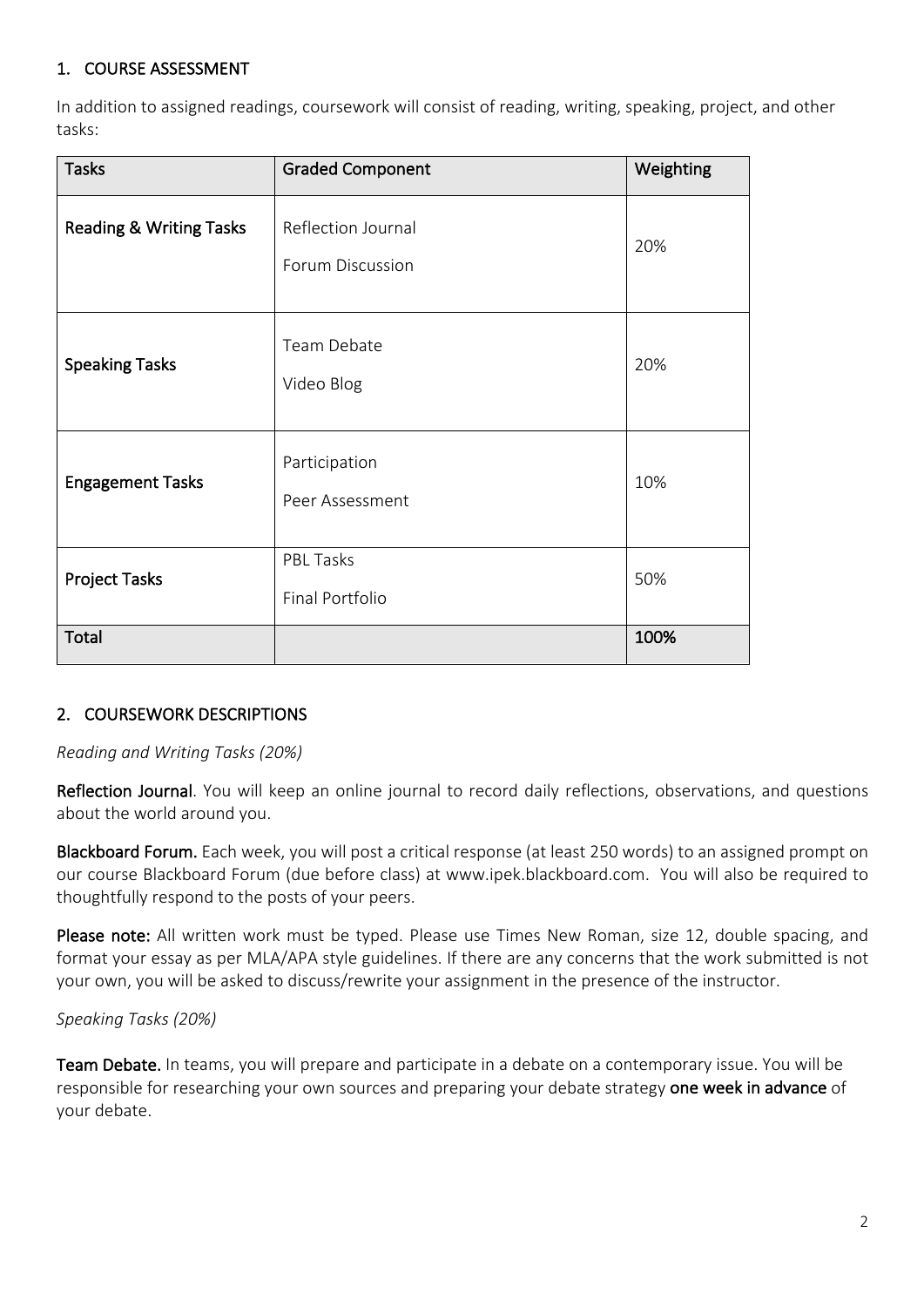Video Blog. For your video blog (vlog), you will record a 1-3 minute short film using your laptop camera or smartphone. The vlog can be as creative as you wish; however, it must reflect an engaged, thoughtful, critical interpretation of the assignment. The vlogs will be posted on Blackboard.

## *Engagement Tasks (10%)*

Participation. Throughout the course, you will be expected to contribute to the classroom discourse community by engaging with your peers in respectful but intellectually lively dialogue, listening attentively, encouraging others, and investing sincere effort and good will.

Peer Assessment. As a discourse community member, your thoughtful, constructive feedback on your peers' work develops your communication and critical thinking skills and offers valuable insight. Your peers will also share feedback on the quality and dynamics of your own contributions to Peer Workshops and group discussions.

## *Project Tasks (50%)*

Problem Based Learning (PBL) Tasks. During the second part of the course, you will work in teams to complete a series of tasks using interdisciplinary perspectives under the guidance of your course instructors in each respective field.

Final Portfolio. Your final portfolio will present your task outcomes and showcase your best work in the course, accompanied by self-reflection on your process and learning. The self-reflection will also evaluate your own contributions and performance in the course.

## 3. COURSE OBJECTIVES

## Reading and Writing Task Objectives

- 1. To improve ability to assess and respond to a text
- 2. To improve written communication skills
- 3. To improve observation and reflection skills
- 4. To improve clarity, coherence, and depth in student writing
- 5. To explore ideas in preparation of discussions or assignments
- 6. To encourage student dialogue beyond the classroom

## Speaking Task Objectives

- 1. To improve critical thinking skills
- 2. To improve oral communication skills
- 3. To improve text analysis and summarizing skills
- 4. To improve reading comprehension skills
- 5. To improve information technology skills
- 6. To practice synthesizing info for the intended purpose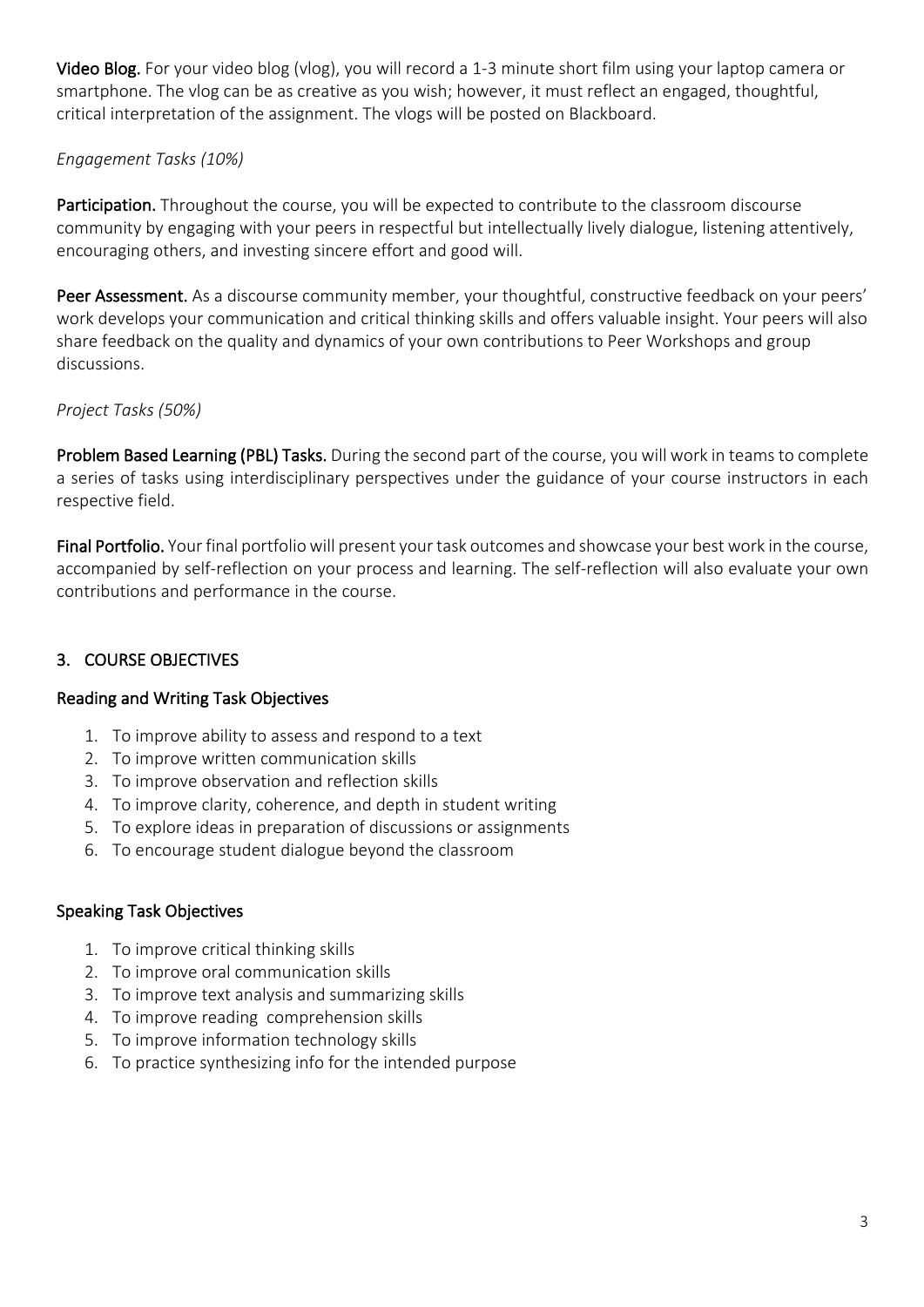#### Engagement Task Objectives:

- 1. To encourage horizontal, independent learning
- 2. To improve ability to actively and critically listen to instructor and peers
- 3. To improve quality of contribution in focused discussions of texts / ideas / arguments
- 4. To improve ability to identify main points and supporting points
- 5. To improve ability to distinguish between fact and opinion

# 5. COURSE REQUIREMENTS

## Deadlines

You are expected to meet deadlines and turn in work on time. In the case of failure to turn in a project/activity or any other task assigned on time, 5% will be deducted on a daily basis. Assignments more than 2 days late will not be accepted and will automatically receive a zero.

Oral presentations/debates/discussions have fixed dates and cannot be rescheduled or made up in the event of absence. If you do not attend your discussion/presentation on the assigned date, you will receive a zero.

## **Tutorials**

The main aim of the AE program tutorials is to encourage the students to become autonomous learners by being a part of an academic environment where they can defend their arguments, ask for support and clarification and explore the points they need to work on with the help of their instructors. You may receive tutorials whenever you feel a need; however, you should contact your instructor in advance to make an appointment. Office hours may be used for tutorials to discuss the course, your academic progress, or for getting extra help.

## Attendance Policy

Students are required to attend a minimum of 70% of total course hours. Attendance is counted from the first class. Students who exceed the attendance limit will automatically receive an 'F' grade for the course.

Students involved in university organized activities, such as sport or cultural activities, during lesson time, may have their attendance credited for the missed lessons, provided they bring a letter of notification from their department.

Students may submit a written petition for their absence, and clearly stating which assignment/exam they are requesting to make-up. The petition should be addressed to the Academic English Program. If students have a medical certificate they should attach it to their petition. Make-up exams will be arranged for those students whose petitions are approved by the university. Other reasons for absence will be considered and responded to on an individual basis.

## Plagiarism and Academic Integrity

Plagiarism can be defined as: "The use of somebody else's ideas, viewpoints, findings or works in a paper, project, report, or any similar document which is presented as part of a course requirement, without proper acknowledgment of the source."

For many students, avoiding plagiarism is a difficult skill to learn. For this reason, your instructor will explain how to avoid plagiarism by quoting, paraphrasing, summarizing and citing properly. However, you are responsible for not plagiarizing and will be held accountable if you do. Should the final draft of your